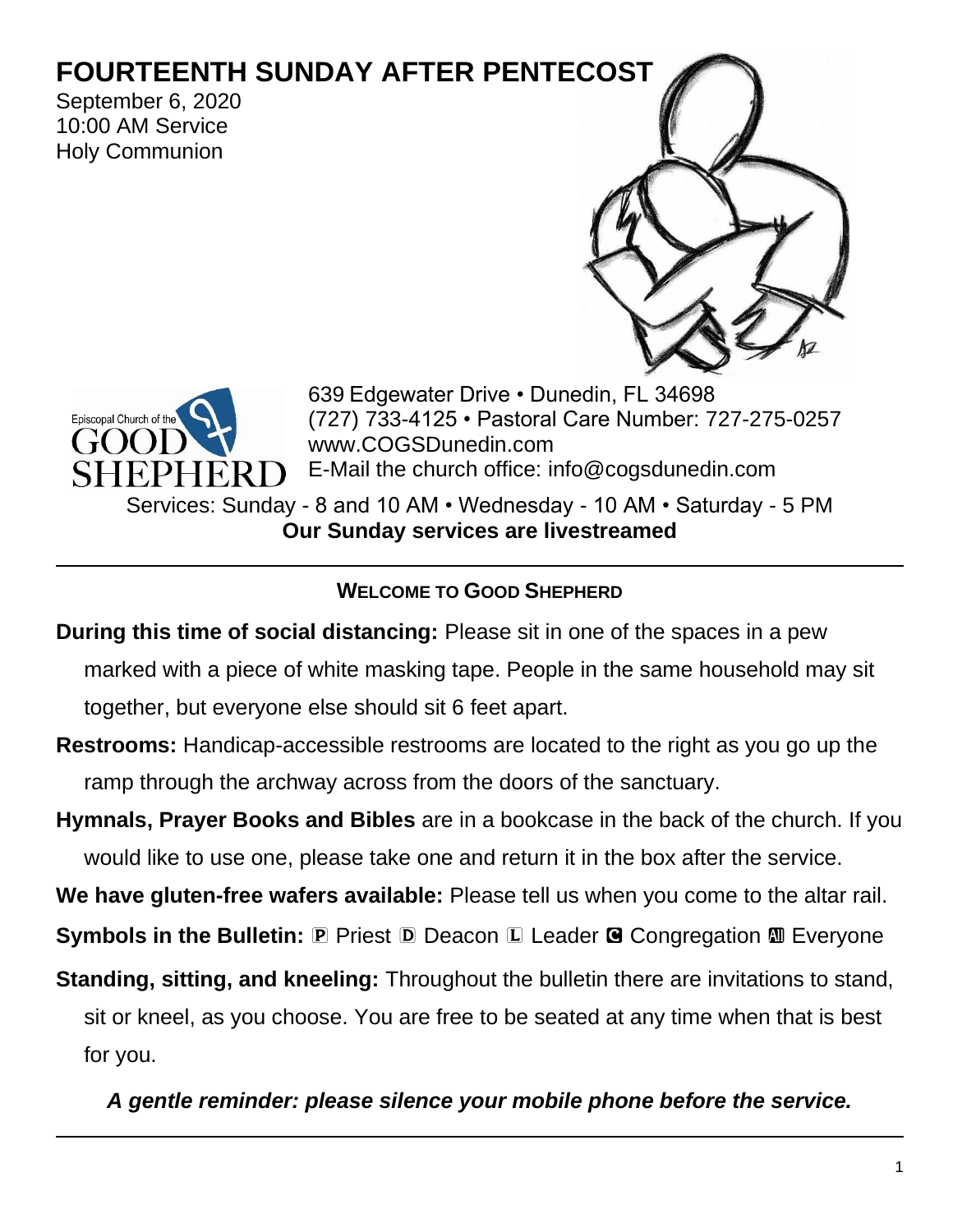### **GATHERING FOR WORSHIP**

**PRELUDE** Shall We Gather at the River Robert Hobby

**[***Please maintain reverent silence during the prelude.***]**

**WELCOME AND ANNOUNCEMENTS**

[*Please remain seated.*]

#### **THE OPENING ACCLAMATION**

[*Please stand.*]

- P Blessed be God: Father, Son, and Holy Spirit.
- C **And blessed be God's kingdom, now and for ever. Amen.**

### **THE COLLECT FOR PURITY**

a **Almighty God, to you all hearts are open, all desires known, and from you no secrets are hid: Cleanse the thoughts of our hearts by the inspiration of your Holy Spirit, that we may perfectly love you, and worthily magnify your holy Name; through Christ our Lord. Amen.**

| THE GATHERING HYMN           | All Creatures of our God and King | H. 400 vs 1 |
|------------------------------|-----------------------------------|-------------|
| [Please stand when invited.] |                                   |             |

#### *All creatures of our God and King, lift up your voices, let us sing: alleluia, alleluia! Bright burning sun with golden beams, Pale silver moon that gently gleams, O praise him, O praise him, Alleluia, alleluia, alleluia!*

**THE COLLECT OF THE DAY**

P The Lord be with you.

# C **And also with you.**

P Let us pray. . . . Grant us, O Lord, to trust in you with all our hearts; for, as you always resist the proud who confide in their own strength, so you never forsake those who make their boast of your mercy; through Jesus Christ our Lord, who lives and reigns with you and the Holy Spirit, one God, now and for ever.

C **Amen**.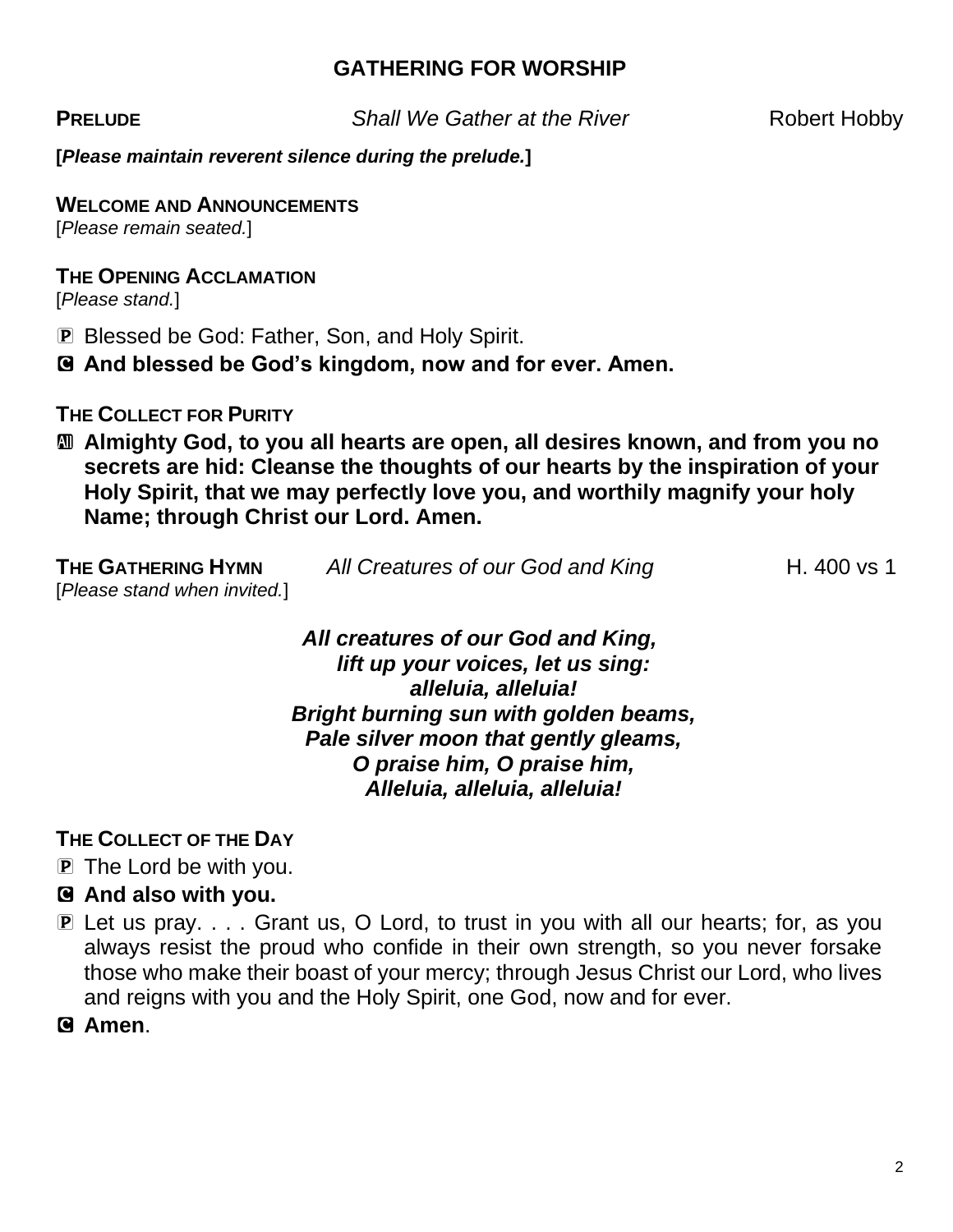# **THE WORD OF GOD**

**THE READINGS:** Ezekiel 33:7-11, Psalm 119:33-40, Romans 13:8-14, Matthew 18:15-20 [*Please be seated.*]

# **The First Reading:**

L *The First Reading is taken from Ezekiel, Chapter 33…*

You, mortal, I have made a sentinel for the house of Israel; whenever you hear a word from my mouth, you shall give them warning from me. If I say to the wicked, "O wicked ones, you shall surely die," and you do not speak to warn the wicked to turn from their ways, the wicked shall die in their iniquity, but their blood I will require at your hand. But if you warn the wicked to turn from their ways, and they do not turn from their ways, the wicked shall die in their iniquity, but you will have saved your life.

Now you, mortal, say to the house of Israel, Thus you have said: "Our transgressions and our sins weigh upon us, and we waste away because of them; how then can we live?" Say to them, As I live, says the Lord God, I have no pleasure in the death of the wicked, but that the wicked turn from their ways and live; turn back, turn back from your evil ways; for why will you die, O house of Israel?

L The Word of the Lord.

# C **Thanks be to God.**

**Metrical Psalm 119** Tune: *All Praise to Thee, My God* [*Please remain seated.*]

> *Eternal Lord, teach me your way, And I will follow for my part; Enable me to know your law, Which I will keep with all my heart.*

*Engage my feet upon the path Of your commandments, hear my plea; Expel all love of unjust gain, Incline my heart to your decree.*

*Endow me, in your ways, with life, And turn my eyes from sin and shame; Establish now the promise, Lord, You make to those who fear your Name.*

*Expose me not to dread reproach, For all your judgments, Lord, are right; Eternal Lord, preserve my life, For your commands are my delight.*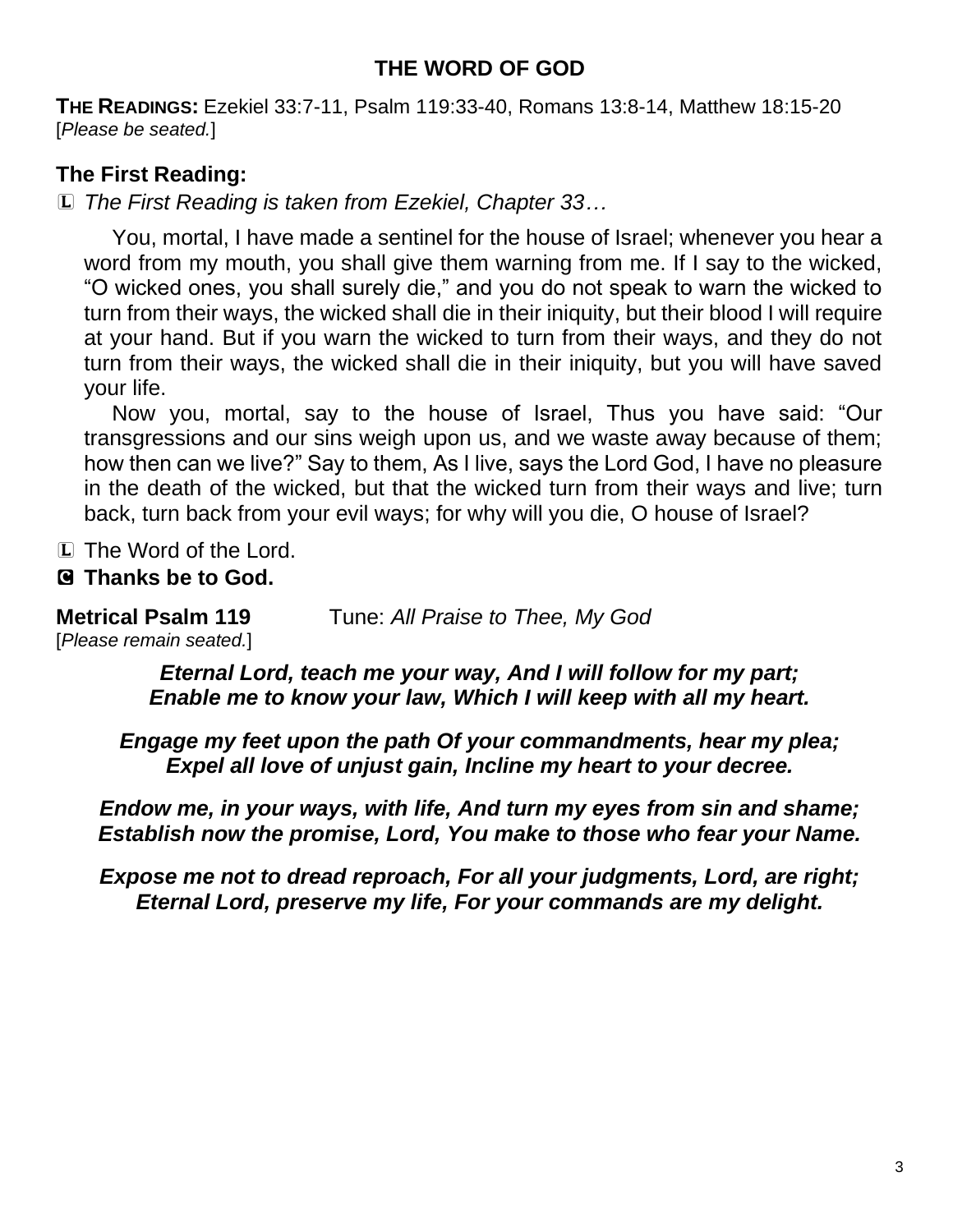# **The Second Reading**

L *The Second Reading is taken from Romans, chapter 13*

Owe no one anything, except to love one another; for the one who loves another has fulfilled the law. The commandments, "You shall not commit adultery; You shall not murder; You shall not steal; You shall not covet"; and any other commandment, are summed up in this word, "Love your neighbor as yourself." Love does no wrong to a neighbor; therefore, love is the fulfilling of the law.

Besides this, you know what time it is, how it is now the moment for you to wake from sleep. For salvation is nearer to us now than when we became believers; the night is far gone, the day is near. Let us then lay aside the works of darkness and put on the armor of light; let us live honorably as in the day, not in reveling and drunkenness, not in debauchery and licentiousness, not in quarreling and jealousy. Instead, put on the Lord Jesus Christ, and make no provision for the flesh, to gratify its desires.

L The Word of the Lord.

### C **Thanks be to God.**

**THE GOSPEL ACCLAMATION** *Word of God, Come Down on Earth* H 633 vs 1 [*Please stand.*]

*Word of God, come down on earth, living rain from heaven descending; touch our hearts and bring to birth faith and hope and love unending. Word almighty, we revere you; Word made flesh, we long to hear you.* 

# **The Gospel**

D The Holy Gospel of our Lord Jesus Christ according to Matthew.

# C **Glory to you, Lord Christ.**

D Jesus said, "If another member of the church sins against you, go and point out the fault when the two of you are alone. If the member listens to you, you have regained that one. But if you are not listened to, take one or two others along with you, so that every word may be confirmed by the evidence of two or three witnesses. If the member refuses to listen to them, tell it to the church; and if the offender refuses to listen even to the church, let such a one be to you as a Gentile and a tax collector. Truly I tell you, whatever you bind on earth will be bound in heaven, and whatever you loose on earth will be loosed in heaven. Again, truly I tell you, if two of you agree on earth about anything you ask, it will be done for you by my Father in heaven. For where two or three are gathered in my name, I am there among them."

D The Gospel of the Lord.

C **Praise to you, Lord Christ.**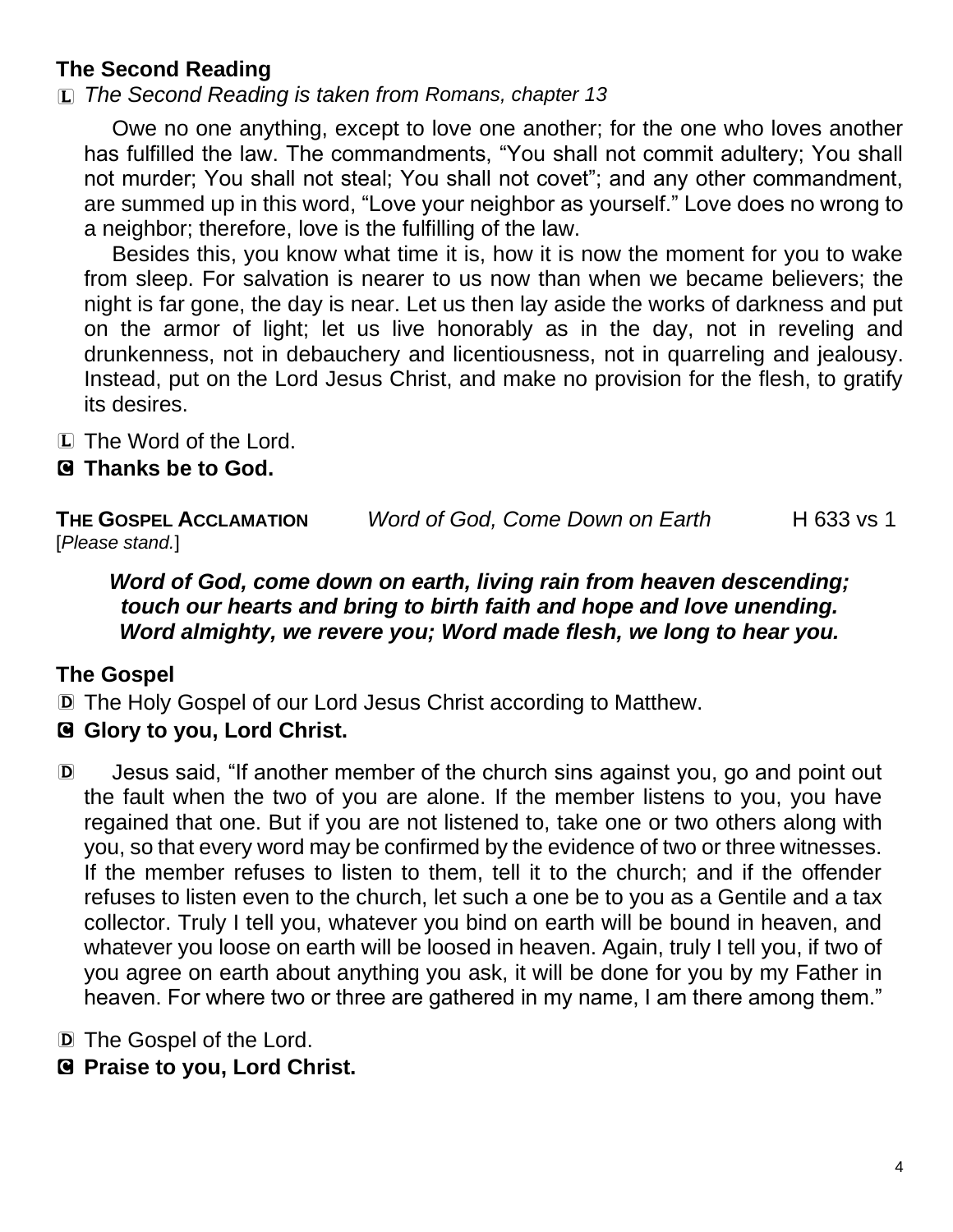[*Please stand.*]

**THE SERMON HYMN** *God, How Can We Forgive*

*God how can we forgive when bonds of love are torn? How can we rise and start anew, our trust reborn? When human loving fails and every hope is gone, your love gives strength beyond our own to face the dawn.* 

*When we have missed the mark, and tears of anguish flow, how can you still release our guilt, the debt we owe? The ocean depth of grace surpasses all our needs. A priest who shares our human pain, Christ intercedes.* 

*Who dares to throw the stone to damn another's sin, when you, while knowing all our past, forgive again? No more we play the judge, for by your grace we live. As you, O God, forgive our sin, may we forgive.*

# **THE NICENE CREED**

C **We believe in one God, the Father, the Almighty, maker of heaven and earth, of all that is, seen and unseen.** 

**We believe in one Lord, Jesus Christ, the only Son of God, eternally begotten of the Father, God from God, Light from Light, true God from true God, begotten, not made, of one Being with the Father. Through him all things were made. For us and for our salvation he came down from heaven: by the power of the Holy Spirit he became incarnate from the Virgin Mary, and was made man. For our sake he was crucified under Pontius Pilate; he suffered death and was buried. On the third day he rose again in accordance with the Scriptures; he ascended into heaven and is seated at the right hand of the Father. He will come again in glory to judge the living and the dead, and his kingdom will have no end.**

**We believe in the Holy Spirit, the Lord, the giver of life, who proceeds from the Father and the Son. With the Father and the Son he is worshiped and glorified. He has spoken through the Prophets. We believe in one holy catholic and apostolic Church. We acknowledge one baptism for the forgiveness of sins. We look for the resurrection of the dead, and the life of the world to come. Amen.**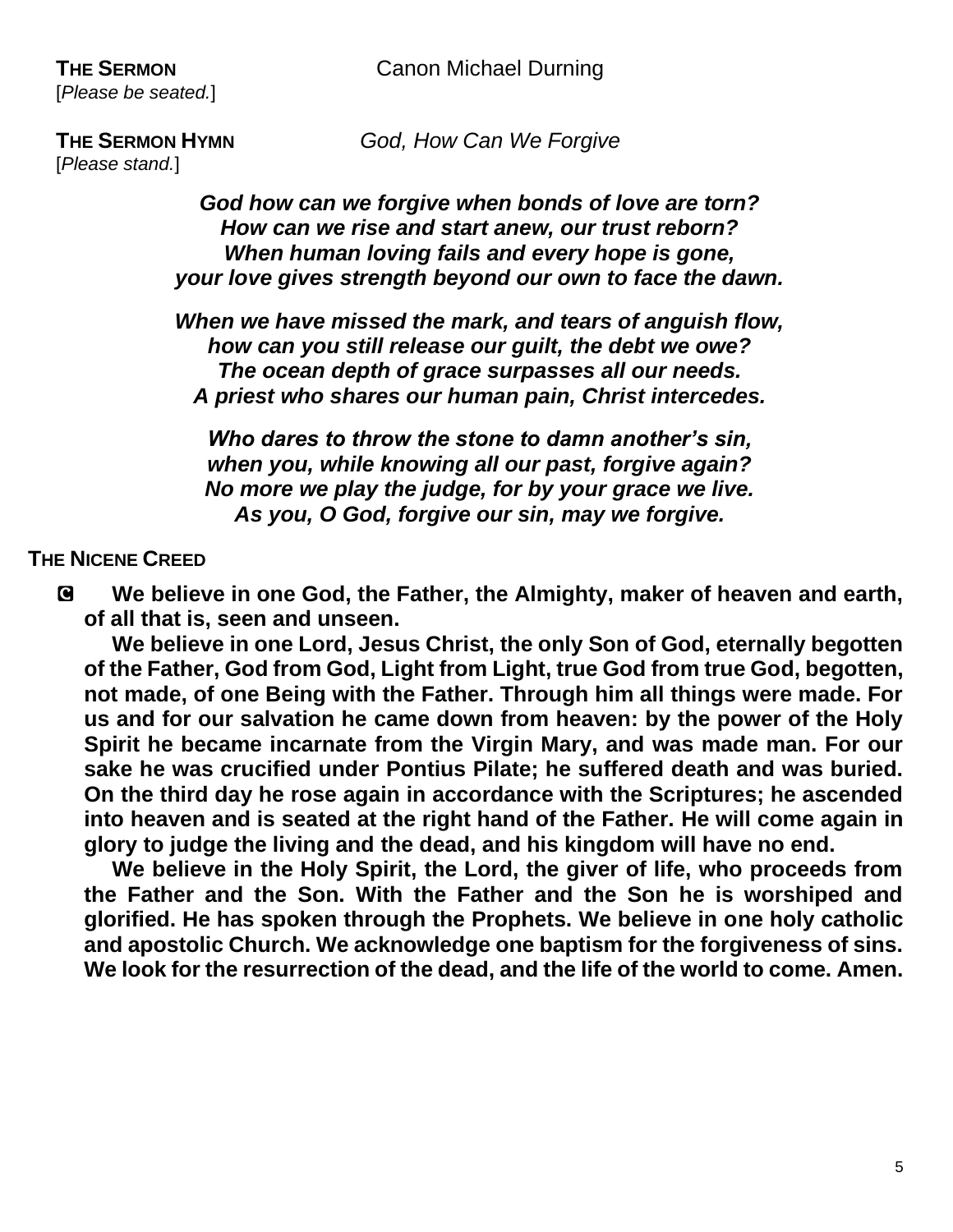# **THE PRAYERS OF THE PEOPLE**

[*Please sit, stand or kneel, as you choose.*]

- D Heavenly Father, you have promised to hear when we pray in the name of your Son. Therefore, in confidence and trust we pray for the Church.
- L Father, enliven the Church for its mission,
- C **that we may be salt of the earth and light to the world.**
- L Breathe fresh life into your people.
- C **Give us power to reveal Christ in word and action.**
- L We pray for the world: we pray for our elected leaders, and implore that you will lead us and every nation into the ways of justice and peace. God of truth, inspire with your wisdom those whose decisions affect the lives of others
- C **that all may act with integrity and courage.**
- L Give grace to all whose lives are linked with ours.

# C **May we serve Christ in one another, and love as he loves us.**

- L We pray for the community, especially those listed in the weekly bulletin, and for those in need. especially . . . [*add names from notebook*] and those we now name aloud or in our hearts [*leave time*. . . .]. God of hope, comfort and restore all who suffer in body, mind or spirit, and make us willing agents of your compassion.
- C **Strengthen us as we share in making people whole, that all may know the power of your healing love.**
- L We give you thanks for all the blessings of this life, especially the flowers given today by the Parishioners in thanksgiving for Canon Michael Durning and his wife, Bonnie Jean, Welcome! And for the birthdays this coming week of Brad Guerrie, Ted Dorner, Frank Kneen, and for those celebrating anniversaries this week, Betty & Dick Fraley. Awaken in us a sense of wonder for the earth and all that is in it.

# C **Teach us to care creatively for its resources.**

- L We remember those who have died and those who mourn (especially . . . [*add names from notebook*]). We remember with thanksgiving those near to us who have whose absence still leaves a hole in our hearts; I invite you to say their names, silently or aloud [*leave time . . . .*]. We pray for all who have died in the faith of Christ, and those whose faith is known to you alone.
- C **Father, into your hands we commend them.**
- L Lord, you have called us to serve you. We pray for ourselves and our ministries.
- C **Grant that we may walk in your presence: your love in our hearts, your truth in our minds, your strength in our wills, until, at the end of our journey, we know the joy of our homecoming and the welcome of your embrace, through Jesus Christ our Lord. Amen.**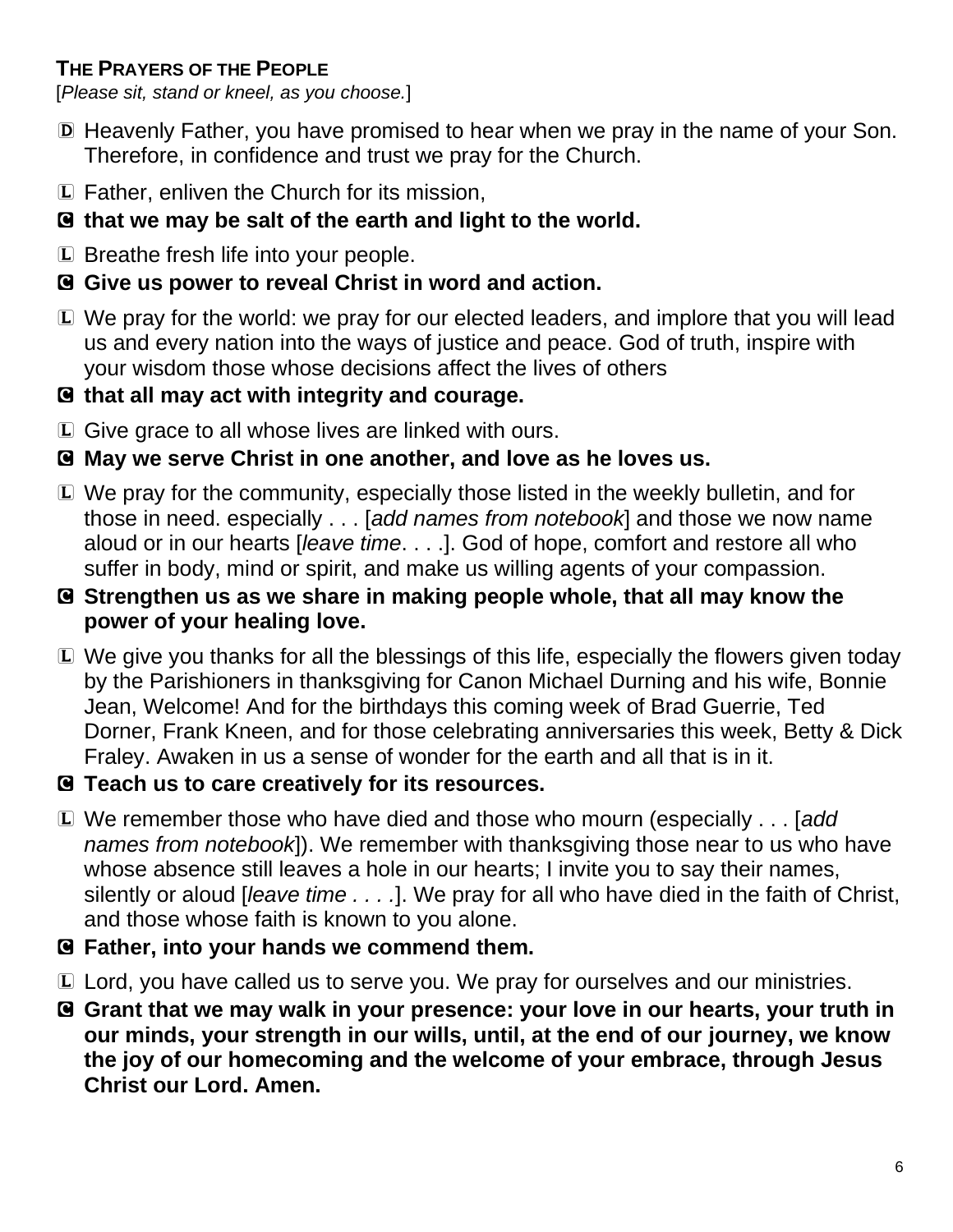# **THE CONFESSION & ABSOLUTION:**

[*Please stand or kneel, as you choose.*]

- D We pray to you also for the forgiveness of our sins. [*Silence is kept.*] Have mercy upon us, . . . .
- C **most merciful Father; in your compassion forgive us our sins, known and unknown, things done and left undone; and so uphold us by your Spirit that we may live and serve you in newness of life, to the honor and glory of your Name; through Jesus Christ our Lord. Amen.**
- P Almighty God have mercy on you, forgive you all your sins through the grace of Jesus Christ, strengthen you in all goodness, and by the power of the Holy Spirit keep you in eternal life.
- C **Amen**.

# **THE GREETING OF PEACE**

[*Please stand. During this time of social distancing, a wave or bow, accompanied by a smile and "the Peace of the Lord be with you," will do nicely.*]

- **P** The peace of the Lord be always with you.
- C **And also with you.**

# **THE HOLY COMMUNION**

#### **THE OFFERTORY SENTENCE**

- D Let us with gladness present the offerings and oblations of our life and labor to the Lord.
- [*Please be seated. The offering plates are on stands in the front and the back of the church. If you wish, you may place an offering there.*]
- 
- **THE OFFERTORY** *I Want to Walk as a Child of the Light* K. Thomerson

[*Please be seated.*]

#### **THE PRESENTATION OF THE OFFERINGS**

[*Please stand when invited by the Deacon.*]

D We gladly present the fruits of our lives to the God who creates us, redeems us and sustains us. May we have the grace to use them to heal God's world.

**THE PRESENTATION HYMN** *We Give Thee but Thine Own*

*We give thee but thine own, whate'er the gift may be; all that we have is thine alone, a trust, O Lord, from thee.*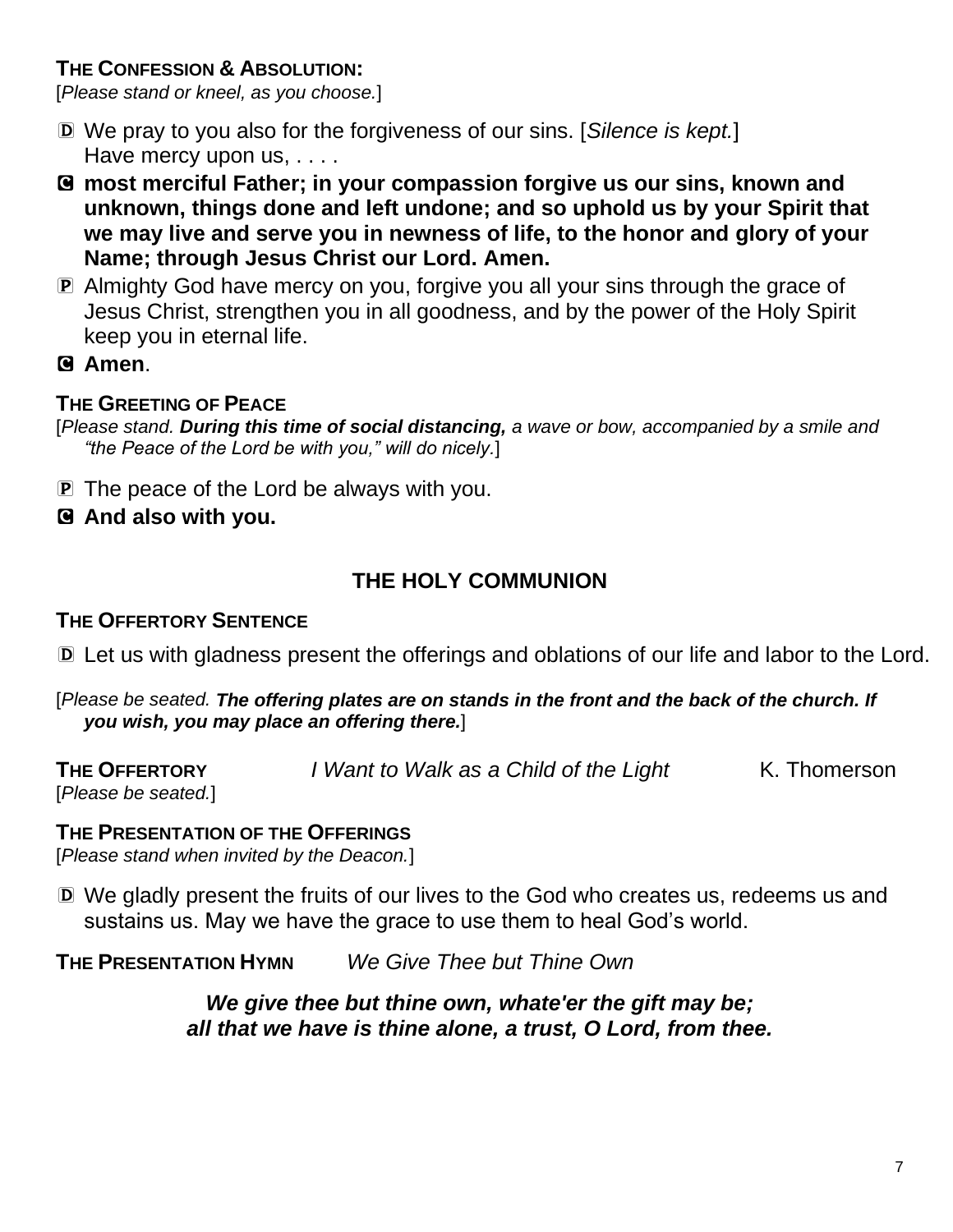# **THE GREAT THANKSGIVING: EUCHARISTIC PRAYER B**

- P The Lord be with you.
- C **And also with you.**
- P Lift up your hearts.
- C **We lift them to the Lord.**
- P Let us give thanks to the Lord our God.
- C **It is right to give our thanks and praise.**
- P It is right, and a good and joyful thing, always and everywhere to give thanks to you, Father Almighty, Creator of heaven and earth. For by water and the Holy Spirit you have made us a new people in Jesus Christ our Lord, to show forth your glory in all the world. Therefore we praise you, joining our voices with Angels and Archangels and with all the company of heaven, who for ever sing this hymn to proclaim the glory of your Name:

C **Holy, holy, holy Lord, God of power and might,** S129 **heaven and earth are full of your glory. Hosanna in the highest. Blessed is he who comes in the name of the Lord. Hosanna in the highest.** 

[*Please stand or kneel, as you choose.*]

- P We give thanks to you, O God, for the goodness and love which you have made known to us in creation; in the calling of Israel to be your people; in your Word spoken through the prophets; and above all in the Word made flesh, Jesus, your Son. For in these last days you sent him to be incarnate from the Virgin Mary, to be the Savior and Redeemer of the world. In him, you have delivered us from evil, and made us worthy to stand before you. In him, you have brought us out of error into truth, out of sin into righteousness, out of death into life.
- P On the night before he died for us, our Lord Jesus Christ took bread; and when he had given thanks to you, he broke it, and gave it to his disciples, and said, "Take, eat: This is my Body, which is given for you. Do this for the remembrance of me."
- P After supper he took the cup of wine; and when he had given thanks, he gave it to them, and said, "Drink this, all of you: This is my Blood of the new Covenant, which is shed for you and for many for the forgiveness of sins. Whenever you drink it, do this for the remembrance of me."
- P Therefore, according to his command, O Father,
- C **We remember his death, We proclaim his resurrection, We await his coming in glory;**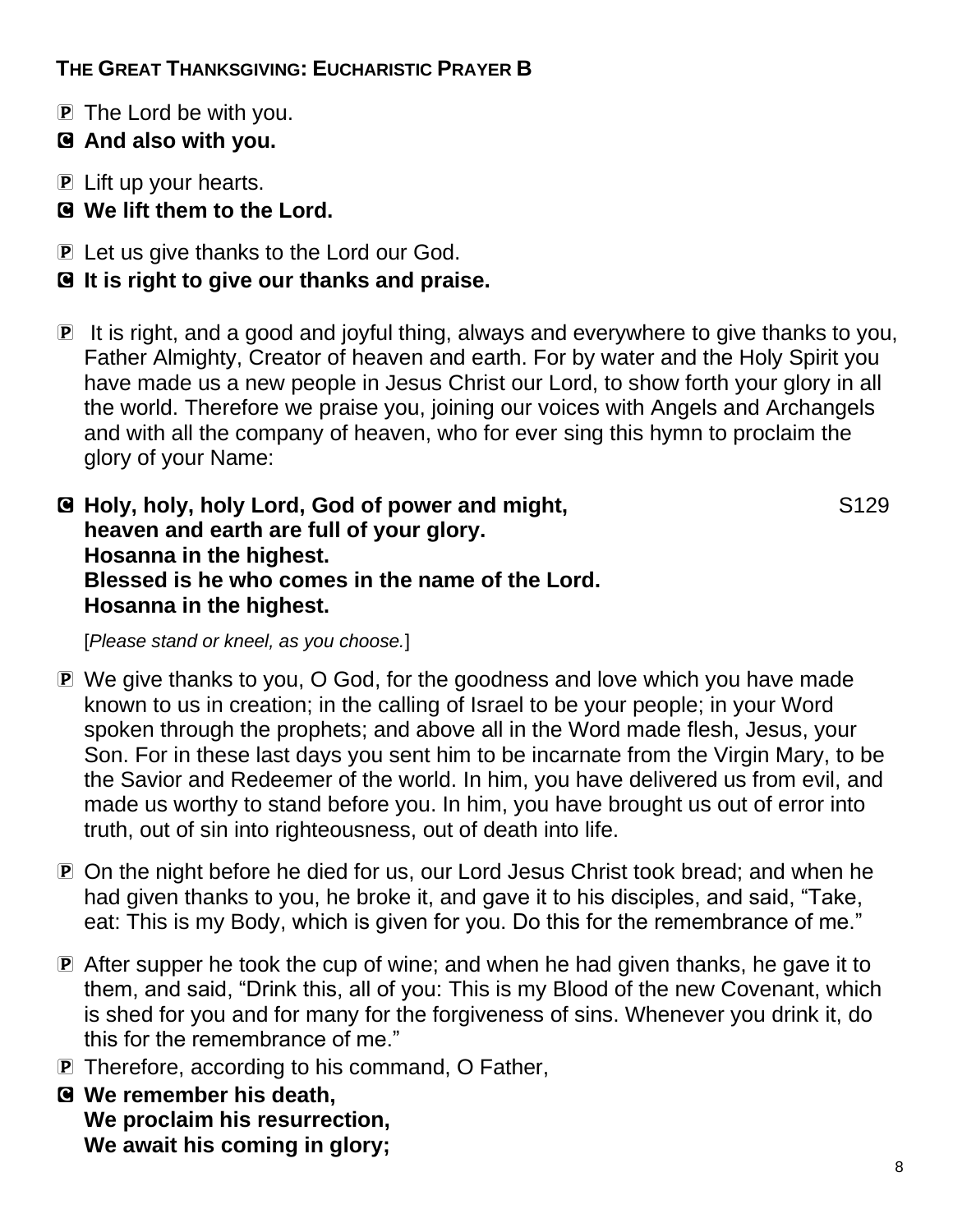- P And we offer our sacrifice of praise and thanksgiving to you, O Lord of all; presenting to you, from your creation, this bread and this wine.
- C **We pray you, gracious God, to send your Holy Spirit upon these gifts that they may be the Sacrament of the Body of Christ and his Blood of the new Covenant. Unite us to your Son in his sacrifice, that we may be acceptable through him, being sanctified by the Holy Spirit. In the fullness of time, put all things in subjection under your Christ, and bring us to that heavenly country where, with all your saints, we may enter the everlasting heritage of your sons and daughters; through Jesus Christ our Lord, the firstborn of all creation, the head of the Church, and the author of our salvation.**
- P By him, and with him, and in him, in the unity of the Holy Spirit all honor and glory is yours, Almighty Father, now and for ever.



# **THE LORD'S PRAYER**

- P And now as our Savior Christ has taught us, we are bold to say,
- a **Our Father, who art in heaven, hallowed be thy Name, thy kingdom come, thy will be done, on earth as it is in heaven. Give us this day our daily bread. And forgive us our trespasses, as we forgive those who trespass against us. And lead us not into temptation, but deliver us from evil. For thine is the kingdom, and the power, and the glory, for ever and ever. Amen.**

# **THE BREAKING OF THE BREAD**

- P God of promise, you have prepared a banquet for us.
- C **Happy are those who are called to the Supper of the Lamb.**
- P The Gifts of God for the People of God. Take them in remembrance that Christ died for you, and feed on him in your hearts by faith, with thanksgiving. [*Please be seated.*
- [**PLEASE FOLLOW THESE NEW PROCEDURES:** *To ensure social distancing, please go forward to receive Holy Communion one at a time, following the directions of the usher, who will let you know when it's your turn. Two people will stand in front of the altar to distribute the consecrated wafers. Please keep your mask on, receive the wafer, and return to your seat by the side aisle. After returning to your seat, you may remove your mask to consume your wafer.*]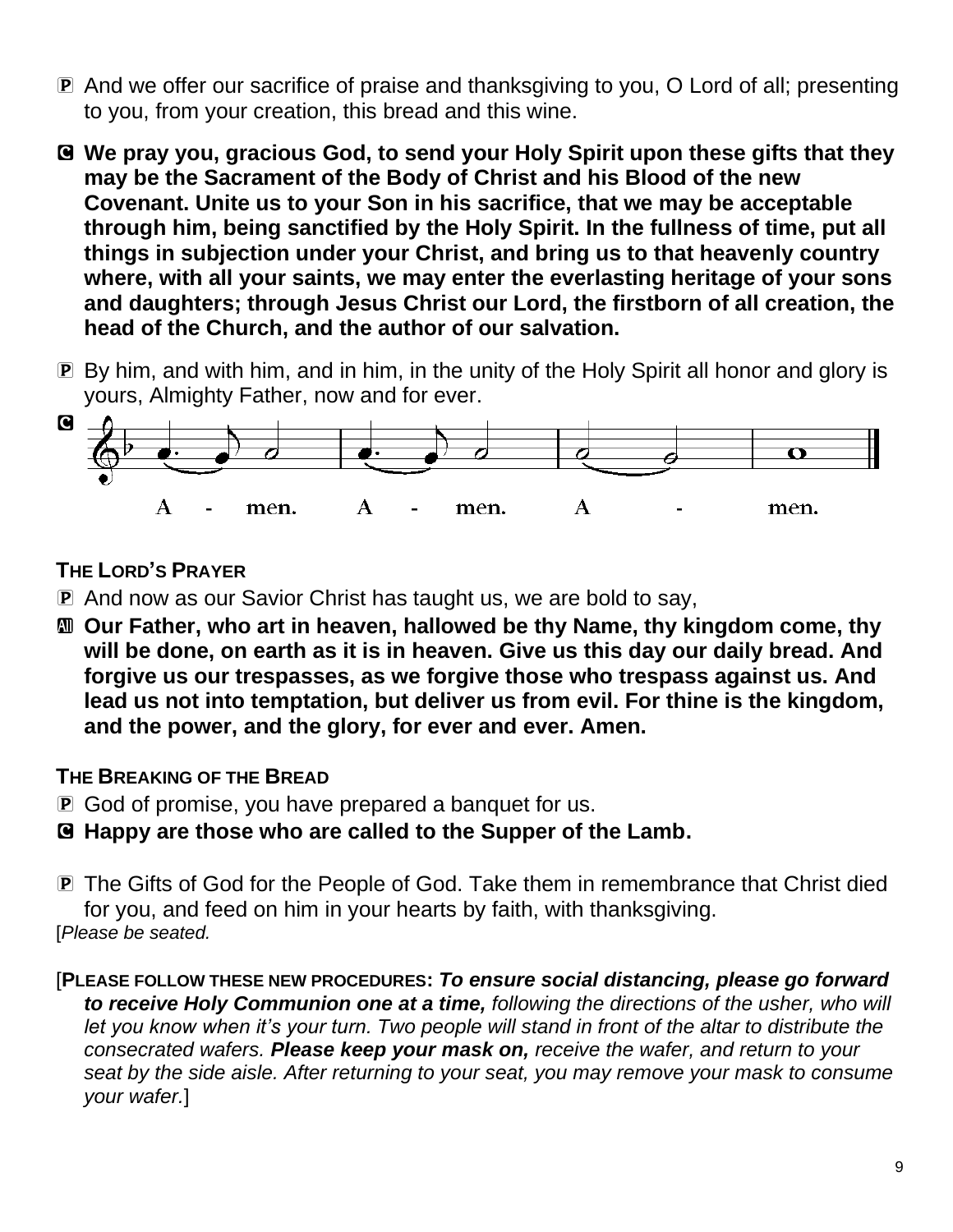### *Bless the Lord, my soul, and bless God's holy name. Bless the Lord, my soul, who leads me into life.*

#### **THE PRAYER AFTER COMMUNION**

[*Please kneel or stand, as you choose.*]

- P Let us pray…
- C **Almighty and everliving God, we thank you for feeding us with the spiritual food of the most precious Body and Blood of your Son our Savior Jesus Christ; and for assuring us in these holy mysteries that we are living members of the Body of your Son, and heirs of your eternal kingdom. And now, Father, send us out to do the work you have given us to do, to love and serve you as faithful witnesses of Christ our Lord. To him, to you, and to the Holy Spirit, be honor and glory, now and for ever. Amen.**

#### **THE BLESSING**

[*Please stand.*]

- P The peace of God, which passes all understanding, keep your hearts and minds in the knowledge and love of our God; and the blessing of our Triune God, God the Father, God the Son, and God the Holy Spirit, be with you and remain with you now and forever.
- C **Amen.**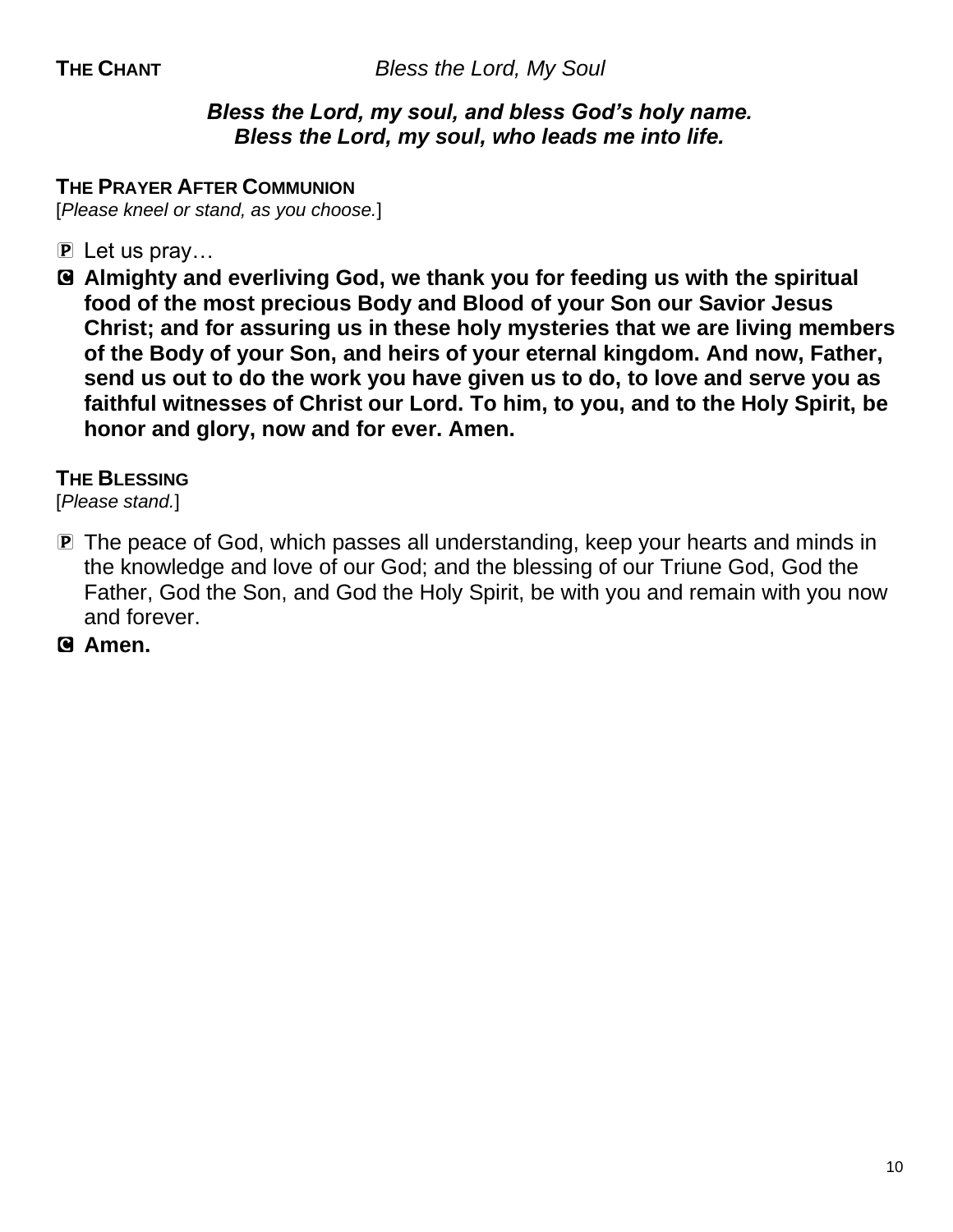**THE SENDING HYMN God of Our Fathers H. 718 vs 1,2,4** 

*God of our fathers, whose almighty hand leads forth in beauty all the starry band of shining worlds in splendor through the skies, our grateful songs before thy throne arise.*

*Thy love divine hath led us in the past, in this free land by thee our lot is cast; be thou our ruler, guardian, guide, and stay, thy word our law, thy paths our chosen way.*

*Refresh thy people on their toilsome way, lead us from night to never-ending day; fill all our lives with love and grace divine, and glory, laud, and praise be ever thine.*

**THE DISMISSAL** 

D Go in peace to love and serve the Lord.

C **Thanks be to God!** 

**THE POSTLUDE** *Fanfare on "McKee"* Charles Callahan